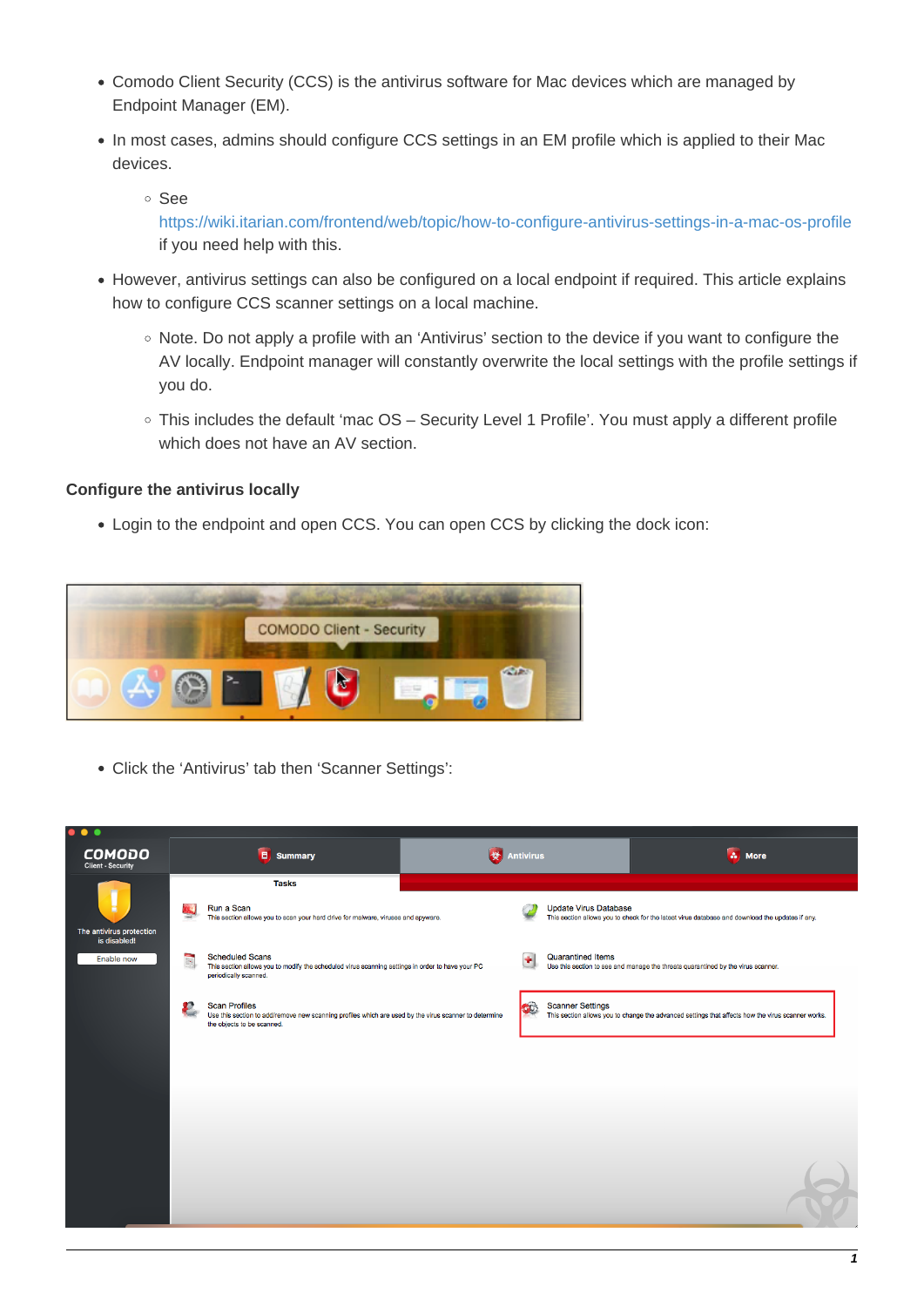The scanner settings area lets you configure real-time scans, manual scans, scheduled scans, and exclusions.

- The settings you implement will apply to all future scans of that type
- Items added to 'Exclusions' are excluded from all types of scan

|           |                            |                                                                                 |                                                                                                                                 | <b>Virus Scanner Settings</b> |                           |                   |
|-----------|----------------------------|---------------------------------------------------------------------------------|---------------------------------------------------------------------------------------------------------------------------------|-------------------------------|---------------------------|-------------------|
|           |                            | <b>Real Time Scanning</b>                                                       | <b>Manual Scanning</b>                                                                                                          |                               | <b>Scheduled Scanning</b> | <b>Exclusions</b> |
|           | <b>Real Time Scanning</b>  |                                                                                 |                                                                                                                                 |                               |                           |                   |
|           | On Access                  |                                                                                 | Real-time scanner is enabled<br>Everything is scanned on-access<br>Threats are going to be detected before they can do any harm |                               |                           |                   |
|           | <b>Disabled</b>            |                                                                                 |                                                                                                                                 |                               |                           |                   |
| Detection |                            |                                                                                 |                                                                                                                                 |                               |                           |                   |
|           |                            |                                                                                 | Automatically quarantine threats found during scanning                                                                          |                               |                           |                   |
|           |                            |                                                                                 | Automatically update virus database before scanning                                                                             |                               |                           |                   |
|           |                            |                                                                                 | $\sqrt{\phantom{a}}$ Enable realtime scanning of files on network                                                               |                               |                           |                   |
|           |                            | Do not scan files larger than (MB)<br>Keep an alert on the screen for (seconds) |                                                                                                                                 | 20<br>120                     |                           |                   |
|           | What do these settings do? |                                                                                 |                                                                                                                                 |                               |                           |                   |

The scanner settings area has four sections:

- [Real Time Scan](#page-1-0)  Set preferences for the 'always-on' virus monitor
- [Manual Scan](#page--1-0)  Set preferences for on-demand (manual) scans
- [Scheduled Scan](#page-4-0)  Set preferences for automated scans scheduled to run periodically
- [Exclusions](#page-5-0)  Specify files/folders which should be skipped by all scan types

### <span id="page-1-0"></span>**Real-time scanning**

- The real-time scanner is the 'always on' virus monitor which runs in the background.
- We highly recommended you keep the real-time scanner active at all times.
- This settings area lets you enable or disable the scanner, and configure scan options.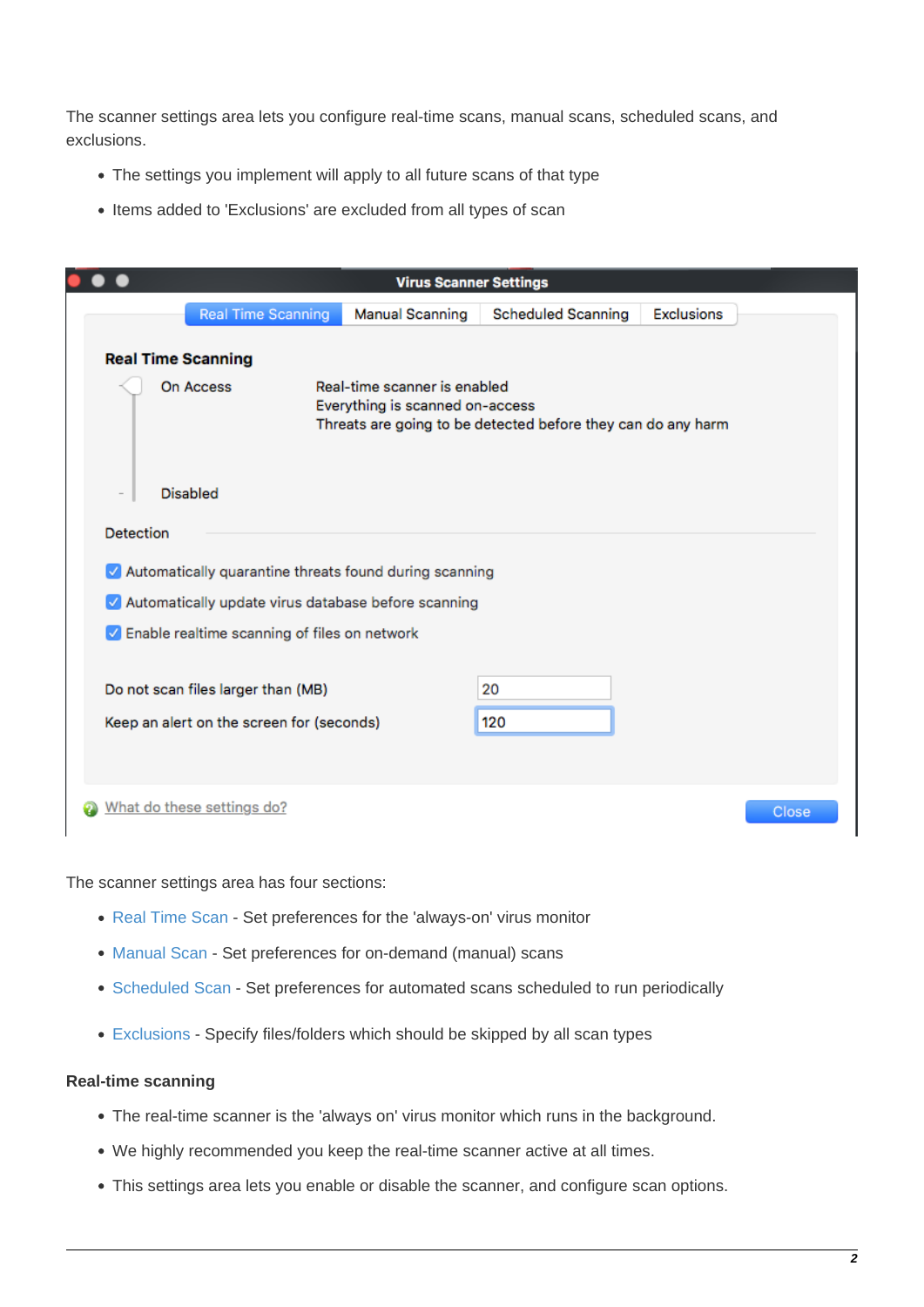|                            |                 |                                                                                 |                                                               | <b>Virus Scanner Settings</b>                           |                   |
|----------------------------|-----------------|---------------------------------------------------------------------------------|---------------------------------------------------------------|---------------------------------------------------------|-------------------|
|                            |                 | <b>Real Time Scanning</b>                                                       | <b>Manual Scanning</b>                                        | <b>Scheduled Scanning</b>                               | <b>Exclusions</b> |
| <b>Real Time Scanning</b>  |                 |                                                                                 |                                                               |                                                         |                   |
|                            | On Access       |                                                                                 | Real-time scanner is disabled<br>Nothing is scanned on-access | Threats may NOT be detected before they can do any harm |                   |
|                            | <b>Disabled</b> |                                                                                 |                                                               |                                                         |                   |
| <b>Detection</b>           |                 |                                                                                 |                                                               |                                                         |                   |
|                            |                 |                                                                                 | Automatically quarantine threats found during scanning        |                                                         |                   |
|                            |                 |                                                                                 | Automatically update virus database before scanning           |                                                         |                   |
|                            |                 |                                                                                 | Relative scanning of files on network                         |                                                         |                   |
|                            |                 | Do not scan files larger than (MB)<br>Keep an alert on the screen for (seconds) |                                                               | 20<br>120                                               |                   |
| What do these settings do? |                 |                                                                                 |                                                               |                                                         |                   |

Use the slider to enable or disable the real-time virus monitor:

- **On Access** Real-time protection is enabled. The scanner constantly monitors background processes for threats and checks files whenever they are created, opened or copied. Threats are detected before they get a chance to execute.
- **Disabled** Real-time protection is switched off. Files are allowed to run without being checked for threats.

<span id="page-2-0"></span>Detection settings:

- **Automatically quarantine threats found during scanning**
	- **Enabled** All discovered threats are moved to a secure holding area called 'quarantine'. Quarantined files cannot be executed so present no threat to the endpoint. You can review quarantined files and restore or delete them as required.
	- **Disabled**  Detected threats are not quarantined. Instead, an alert is shown with details about the threat. End users can block or ignore the threat at the alert.
- <span id="page-2-1"></span>**Automatically update virus database before scanning** - CCS will check for and download the latest virus database prior to running a scan
- **Enable real-time scanning of files on network** Activate or deactivate automatic scans of files on network drives.
	- **Enabled** CCS scans every file you interact with on a network drive, even if you do not copy it to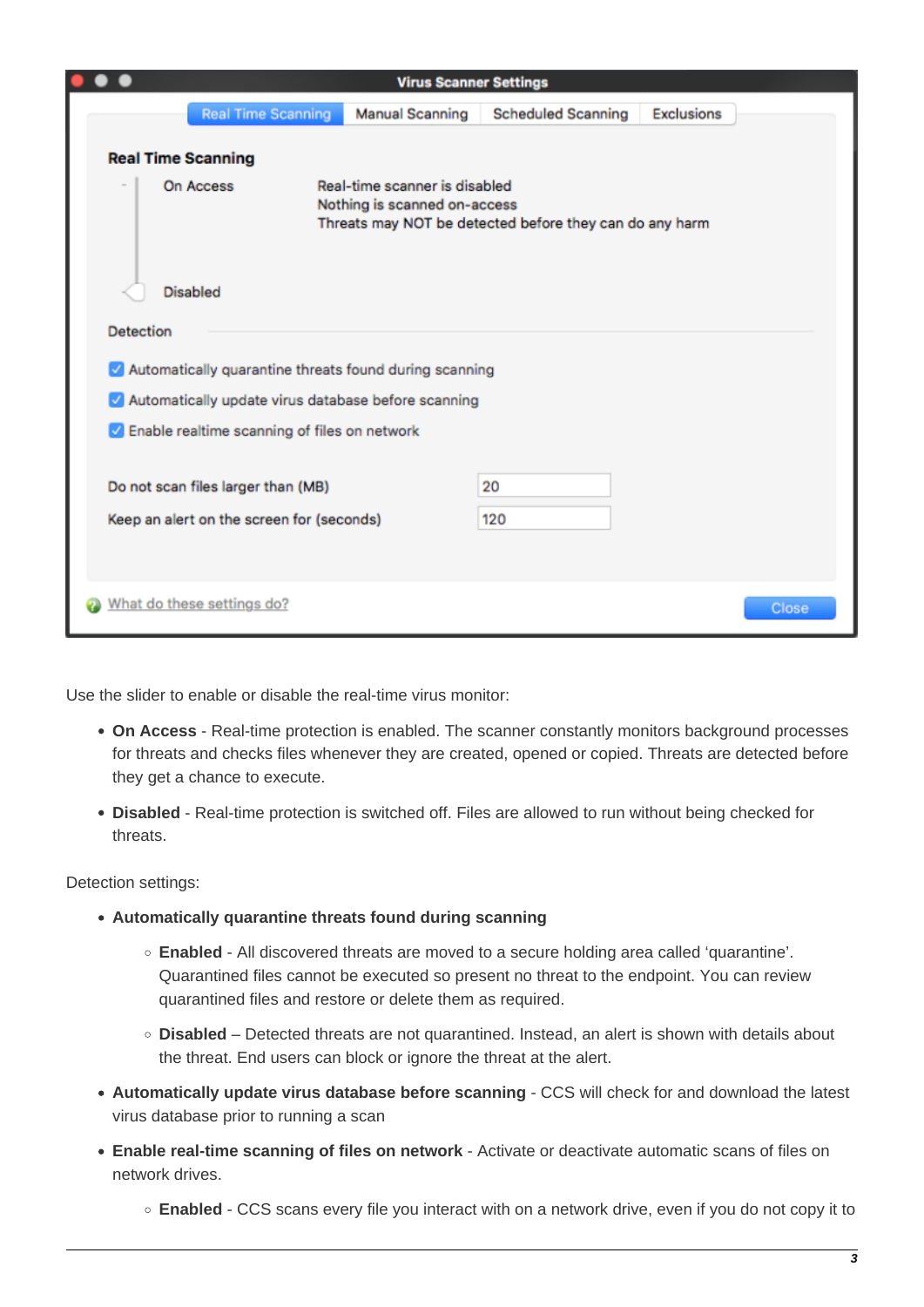your local machine.

- **Disabled** Network files are not scanned when you interact with them. This can save time by eliminating needless scans on write-protected files. If an endpoint doesn't have the rights to delete/quarantine network files anyway, then there is little reason to scan them at this point. The file will still get scanned if it is copied to the local machine.
- <span id="page-3-0"></span>**Do not scan files larger than** - The maximum file size that the antivirus should attempt to scan. CCS will not scan files larger than the size specified here. (Default = 20 MB)
- **Keep an alert on the screen for** How long threat notifications should stay on-screen if not dismissed by the end-user. (Default  $= 120$  seconds)

### **Manual Scan**

- A manual scan is one that you run on-demand on an item of your choice. Example items you can scan include files, folders, drives, and external devices.
- The settings in this area apply to all manual scans that you run.
- For example, these settings are used when you:
	- Click 'Scan Now' on the home screen then run a full, quick or custom scan
	- o Drag an item into the scan-box on the home screen
	- o Right-click on a file and select 'Scan with Comodo Client Security'

|                    |                                                        | <b>Virus Scanner Settings</b> |                           |                   |
|--------------------|--------------------------------------------------------|-------------------------------|---------------------------|-------------------|
|                    | <b>Real Time Scanning</b>                              | <b>Manual Scanning</b>        | <b>Scheduled Scanning</b> | <b>Exclusions</b> |
| <b>Detection</b>   |                                                        |                               |                           |                   |
| Scan archive files |                                                        |                               |                           |                   |
|                    | Automatically quarantine threats found during scanning |                               |                           |                   |
|                    | Automatically update virus database before scanning    |                               |                           |                   |
|                    | Related Scanning<br>A Internet connection is required  |                               |                           |                   |
|                    | Do not scan files larger than (MB)                     |                               | 20                        |                   |
|                    |                                                        |                               |                           |                   |
|                    | What do these settings do?                             |                               |                           | Close             |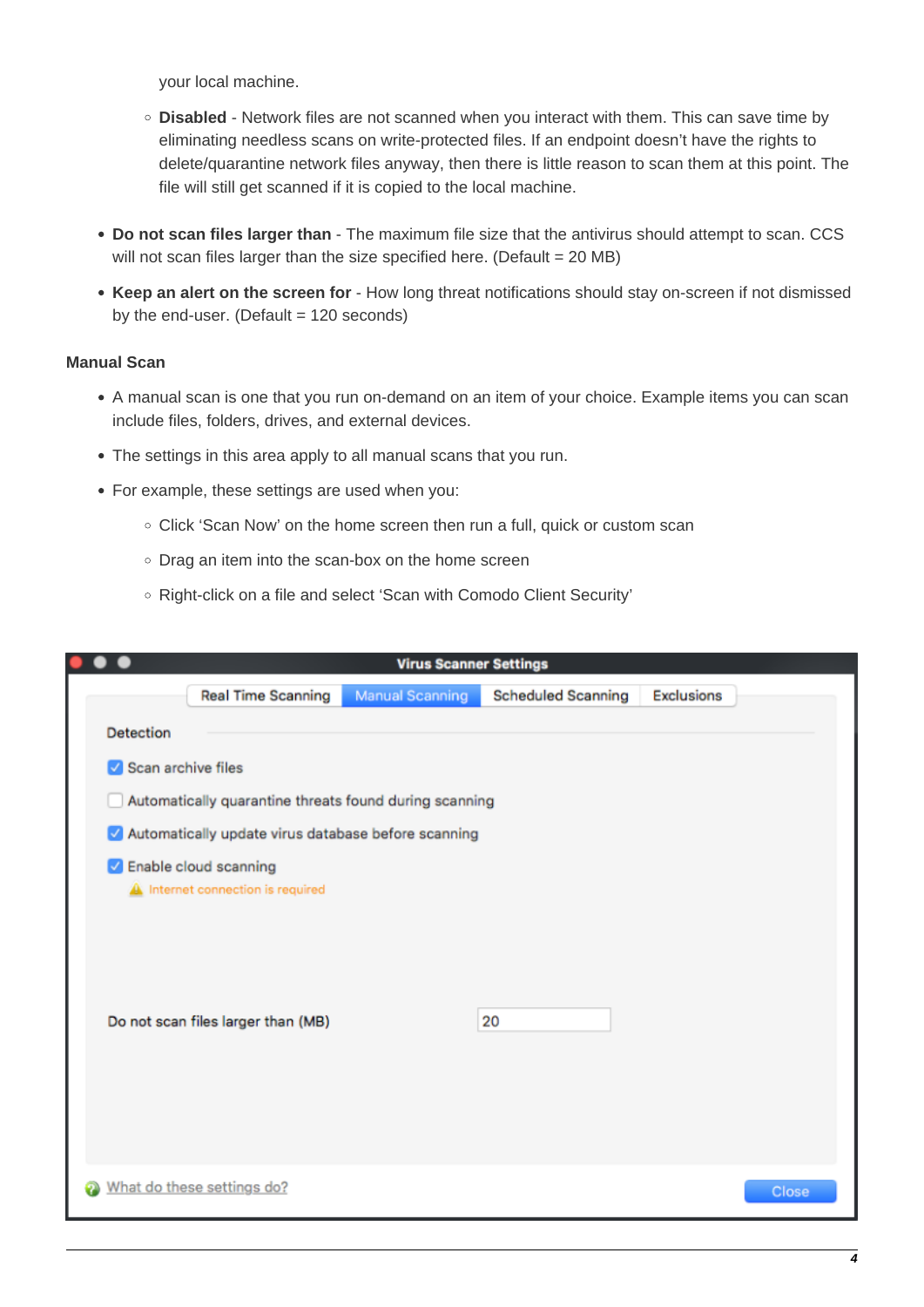- <span id="page-4-1"></span>**Scan archive files** - The scan will check compressed files such as.ZIP, RAR and .7z files.
- **Automatically quarantine threats found during scanning** See [the description](#page-2-0) in the 'real-time' section
- **Automatically update virus database before scanning**  See [the description](#page-2-1) in the 'real-time' section
- **Enable cloud scanning**  During a scan, CCS will also consult our online virus database to check whether a file is a malware. The online database is the latest and most accurate. This option makes it possible to detect brand-new malware, even if the local virus db is outdated.
- **Do not scan files larger than** See [the description](#page-3-0) in the 'real-time' section

### <span id="page-4-0"></span>**Scheduled Scanning**

- A scheduled scan is one that runs at a specific date and time. You can create recurring scans which run at daily, weekly, monthly, or custom intervals.
- Note. This area only determines general settings which apply to scheduled scans. You configure the schedule itself elsewhere in the CCS interface:
	- Create a scheduled scan Open CCS > Click 'Antivirus' > 'Scheduled Scans'
	- Choose the items to scan Open CCS > Click 'Antivirus' > 'Scan Profiles' > 'Add…'
- The settings you choose here apply to every scheduled scan you create.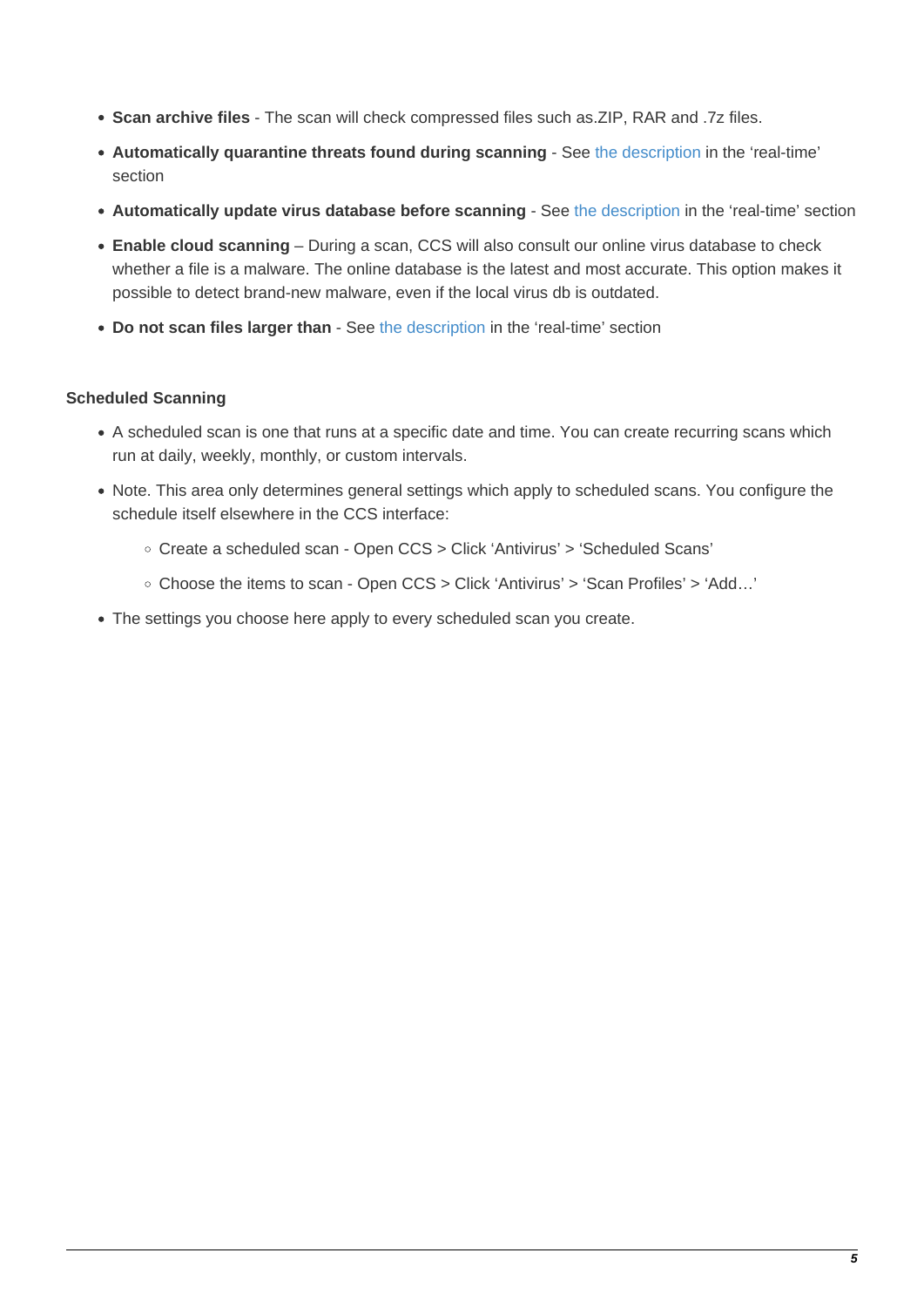|                    |                                                              | <b>Virus Scanner Settings</b> |                           |                   |
|--------------------|--------------------------------------------------------------|-------------------------------|---------------------------|-------------------|
|                    | <b>Real Time Scanning</b>                                    | <b>Manual Scanning</b>        | <b>Scheduled Scanning</b> | <b>Exclusions</b> |
| <b>Detection</b>   |                                                              |                               |                           |                   |
| Scan archive files |                                                              |                               |                           |                   |
|                    | Automatically quarantine threats found during scanning       |                               |                           |                   |
|                    | Automatically update virus database before scanning          |                               |                           |                   |
|                    | Show scan progress                                           |                               |                           |                   |
|                    | C Enable cloud scanning<br>A Internet connection is required |                               |                           |                   |
|                    | Do not scan files larger than (MB)                           |                               | 20                        |                   |
|                    |                                                              |                               |                           |                   |
|                    |                                                              |                               |                           |                   |
|                    | What do these settings do?                                   |                               |                           |                   |

The preferences for scheduled scans are similar to manual scans as [explained above](#page-4-1), except **:**

**Show scanning progress** - End-users will see a scan progress bar when the scan is running.

# <span id="page-5-0"></span>**Exclusions**

- The 'Exclusions' tab lets you specify files and folders that should be ignored by the antivirus scanner.
- The main reason to exclude an item is because you think it is a 'false-positive' a file that the **[antivirus](https://antivirus.comodo.com/)** detects as malicious, but you think is trustworthy.
- You can create new exceptions by clicking the 'Add' button on this screen. You can also create them at a virus alert, or in the results at the end of a scan.
- Any item you exclude will be skipped by ALL types of scan real-time, on-demand and scheduled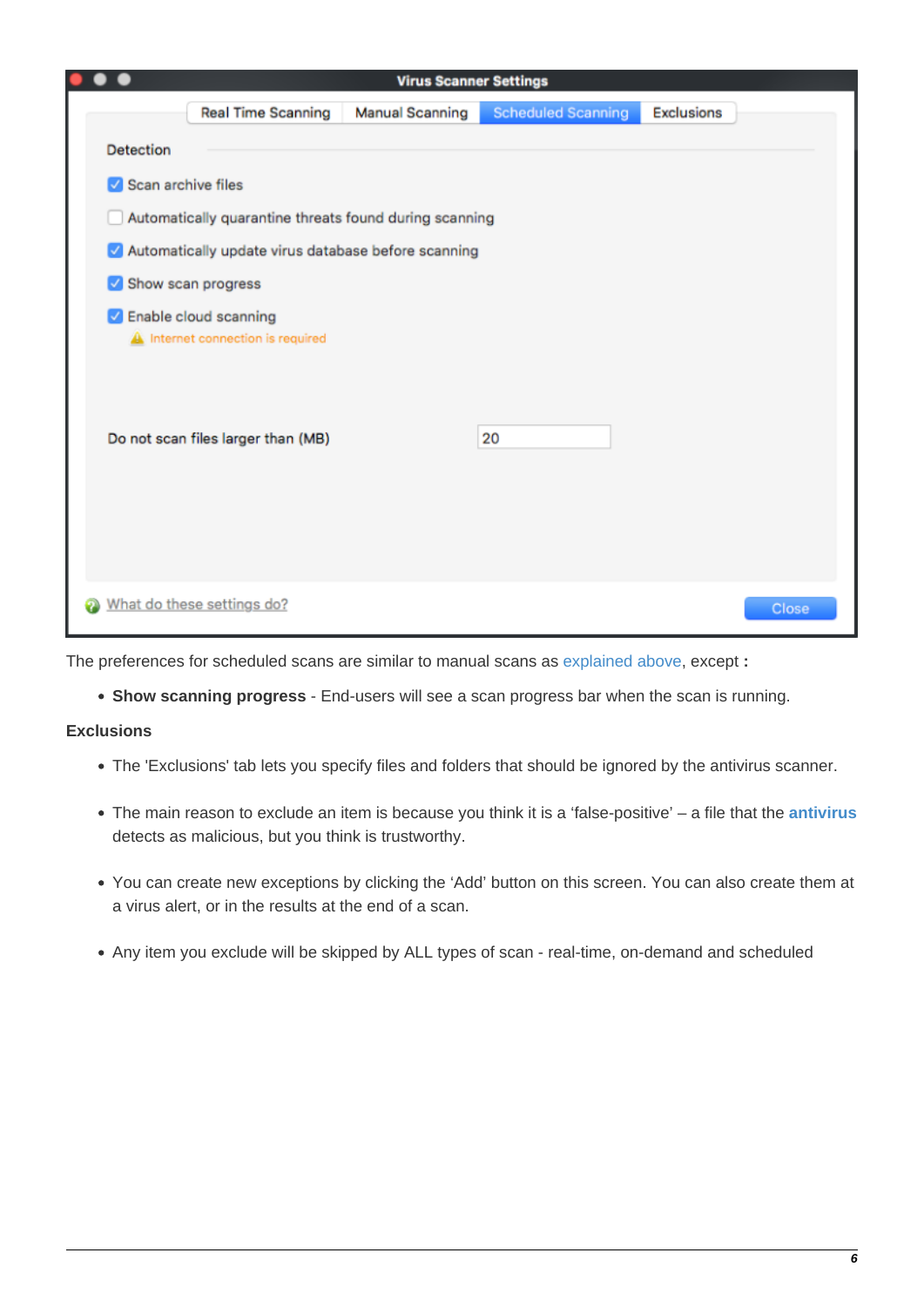|                                                                            | <b>Virus Scanner Settings</b> |                                           |                   |          |
|----------------------------------------------------------------------------|-------------------------------|-------------------------------------------|-------------------|----------|
| <b>Real Time Scanning</b>                                                  | <b>Manual Scanning</b>        | <b>Scheduled Scanning</b>                 | <b>Exclusions</b> |          |
|                                                                            |                               |                                           |                   | Add<br>۰ |
| /Applications/COMODO/CCS/*<br>/Applications/COMODO Client - Security.app/* |                               |                                           |                   |          |
|                                                                            |                               |                                           |                   |          |
|                                                                            |                               |                                           |                   |          |
|                                                                            |                               |                                           |                   |          |
|                                                                            |                               |                                           |                   |          |
|                                                                            |                               |                                           |                   |          |
|                                                                            |                               |                                           |                   |          |
|                                                                            |                               |                                           |                   |          |
|                                                                            |                               |                                           |                   |          |
|                                                                            |                               |                                           |                   |          |
| What do these settings do?                                                 |                               |                                           |                   | Close    |
|                                                                            |                               | /Library/Application Support/COMODO/CCS/* |                   | Remove   |

# **Add an item to be excluded**

Click 'Add'.

There are two methods available to choose the application that you want to trust: 'Browse Files...' and 'Browse Running Processes':



- **Browse Files...** This option is the easiest for most users and simply allows you to browse the files which you want to exclude from a virus scan.
- **Browse Running Processes** As the name suggests, this option allows you to choose the target application from a list of processes that are currently running on your computer.

When you have chosen the application using one of the methods above, the application name appears along with its location.

- Select an item and click ''Edit' to change the path of an excluded application.
- Select an item and click 'Remove' to delete the item from the exclusions. The item will be scanned in